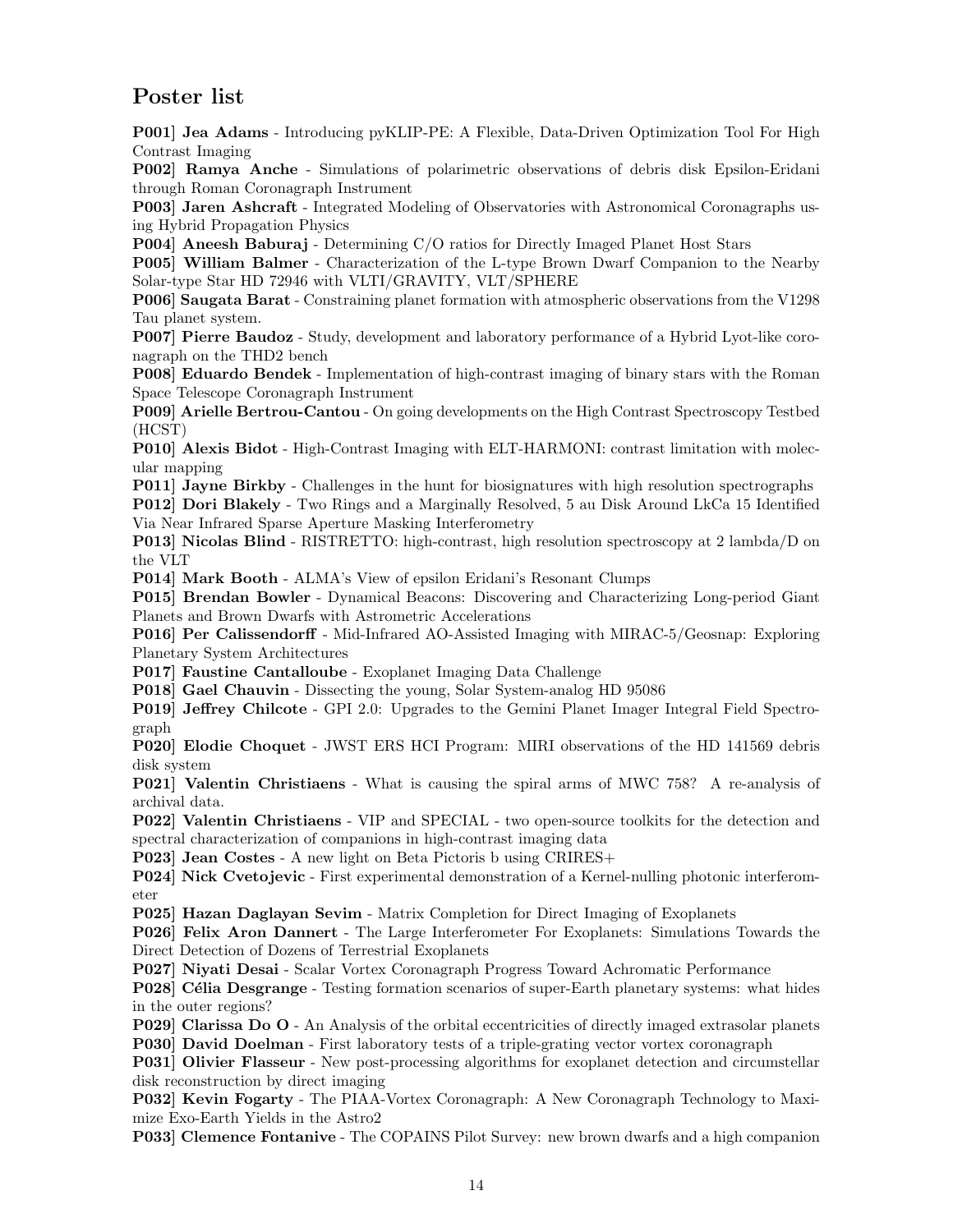detection rate

P034] Jules Fowler - Clear Skies with a Chance of Wind-Driven Halo: Data and Model-Driven Predictive Wavefront

P035] Raphaël Galicher - On-sky Dark Hole in SPHERE/VLT Coronagraphic Images Using Pair-Wise Probing and Electric Field Conjugation

P036] Emily Garvin - Machine learning applied to molecular mapping: a novel approach to improve detection of exoplanets

P037] Benjamin Gerard - Towards On-Sky Focal Plane Wavefront Control of Residual Atmospheric Speckles

P038] Christian Ginski - SPHERE-DESTINYS: Imaging the cradles of planet formation

P039] Julien Girard - Tracking planets in reflected light with the Roman Coronagraph

P040] Camille Graf - Calibration and performances of a self-referenced Mach-Zehnder wavefront sensor for extreme adaptive optics

P041] Tyler Groff - Prism and Polarizer Flight Unit Performance for RST CGI

P042] Kielan Hoch - Moderate Resolution Spectroscopy of Directly Imaged Exoplanets

P043] Katelyn Horstman - Exomoon Sensitivity of the Keck Planet Imager and Characterizer (KPIC)

P044] Rebecca Houghton - FOBOS: The Few Observation Binary Orbit Solver

P045] Adrien Hours - HARMONI at ELT: A Zernike wavefront sensor for the high-contrast module - Testbed results

P046] Renyu Hu - A Starshade Vision of the Imaging Search of Habitable Exoplanets

P047] Elsa Huby - MICADO Coronagraph: performance simulations and operation

P048] Rebecca Jensen-Clem - An Updated Preliminary Optical Design and Performance analysis of the Planetary Systems Imager

P049] Adam Johnson - Blinking the fringes, initial development and results of the Ultra-Low Speed Optical Chopper

P050] Sandrine Juillard - A Spiral arm in the outer disc of PDS-70 ?

P051] Paul Kalas - Mapping the extended morphologies of young debris disks with HST/STIS

P052] Jens Kammerer - Combining GRAVITY and JWST to characterize exoplanets at high angular resolution

P053] Matthew Kenworthy - The Young Suns Exoplanet Survey: Lonely planets far from home P054] Lorenzo König - Optimal Design of Annular Groove Phase Mask Center

**P055] Tomoyuki Kudo** - Fast NIR Polarimetric Differential Imaging modes on Subaru/SCExAO

P056] Jonas Kuhn - The Programmable Liquid-crystal Active Coronagraphic Imager for the DAG telescope (PLACID) instrument: Overview

P057] Taylor Kutra - A Model of Self-Consistent Heating for a Protoplanetary Disk

P058] Iva Laginja - Contrast-based WFE tolerance analyses for coronagraphy with segmented telescopes

P059] Anne-Marie Lagrange - Robust random forests for the fast inversion of exoplanet spectra

P060] Manon Lallement - Instrumental developments for protoplanet detection with the visible interferometer FIRST at the Subaru telescope

P061] Maud Langlois - Applying new data analysis methods to SPHERE data to recover circumstellar disks intensity and polarimetry

P062] Romain Laugier - The expected performance of nulling at the VLTI down to 5 mas

P063] Jensen Lawrence - A Robust Bayesian Framework for Combining Imaging, Astrometry, and Radial Velocity

P064] Lucie Leboulleux - Design of coronagraphs robust to segmentation-due errors and island effects

P065] Briley Lewis - Speckle Space-Time Covariance in High-Contrast Imaging

P066] Pengyu Liu - Post-processing algorithms for vAPP coronagraphic data

P067] Joseph Long - Searching for irradiated planets at small separations with vector-apodizing phase plate coronagraphy in the thermal infrared

P068] Ronald Lopez - The Peculiar Warp of HD 110058s Debris Disk

P069] Julien Lozi - AO3000 at Subaru: Combining for the first time a NIR WFS using First Lights C-RED ONE and ALPAOs 64x64 DM

P070] Jie Ma - Quantitative disk polarimetry of RX J1604.3-213010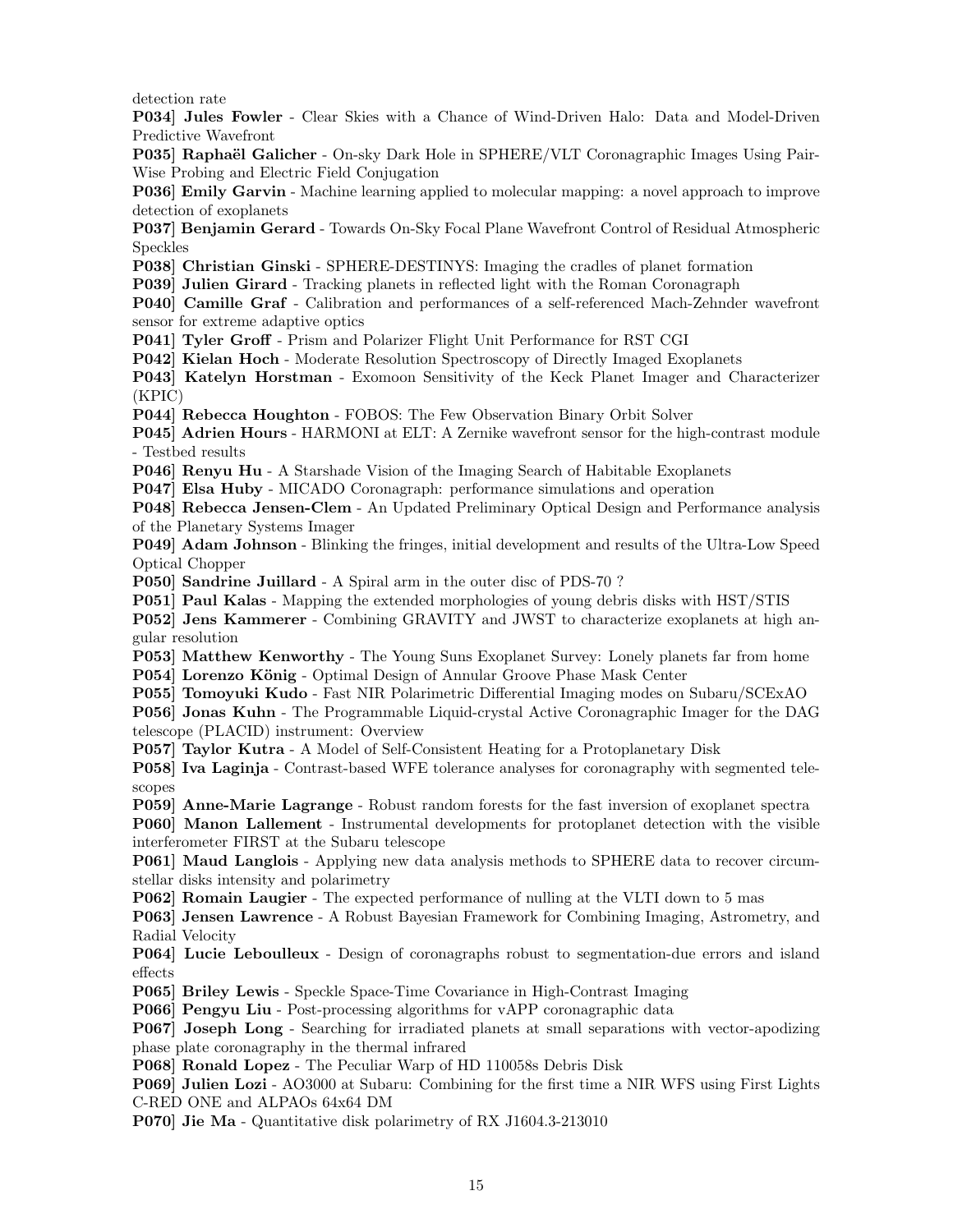P071] Alexander Madurowicz - Integral Field Spectroscopy with the Solar Gravitational Lens

**P072** Frantz Martinache - Multiplexed kernel-nulling interferometry for robust and efficient highcontrast imaging at the focus of a single aperture

P073] Marc-Antoine Martinod - Towards broadband nulling and fringe tracking with 3D-photonic tricouplers on GLINT

P074] David Marx - Results from the Laboratory Demonstration of a PIAACMC Coronagraph with a Segmented Aperture

P075] Johan Mazoyer - DiskFM, A Forward Modeling Tool for Disk Analysis with Coronagraphic Instruments

P076] Camilo Mejia Prada - Deformable Mirror Driver ASIC Environmental Testing for Space-Based Applications

P077] Kian Milani - Parallelized GPU Physical Optics Simulations for the Roman Coronagraph

P078] Julien Milli - The polarimetric properties of the HD181327 debris disc: analogy to solar system comets

**P079] Paul Mollière** - Retrieving the atmospheric properties of cloudy directly imaged planets P080] Jayke Nguyen - Improved M-Band Imaging of the HR 8799 System

P081] Eric Nielsen - The Gemini Planet Imager Exoplanet Survey: Giant Planet and Brown Dwarf Demographics from 10-100 AU

P082] Matthew Noyes - JPLs Astrometry Testbed and its Status

P083] Paulina Palma-Bifani - Unveiling the origins of AB Pic b through its orbit and atmosphere P084] Jyotirmay Paul - Lab demonstration of deep learning methods for focal-plane wavefront sensing

**P085**] Logan Pearce - Companion Mass Limits of 17 Binary Star Systems from the Binary Differential Imaging Survey

P086] Anne Peck - Spectral follow-up of astrometrically selected planet host candidates using Apache Point Observatory.

P087] Dillon Peng - GPI 2.0: Performance of upgrades to the Gemini Planet Imager CAL and IFS **P088**] Clément Perrot - First detection and characterization of a bright gaseous debris disk in polarimetric scattered light with VLT/SPHERE

P089] Axel Potier - ExoEarth yield provided by an 8m off-axis segmented telescope equipped with an adaptive optics system

P090] Camilo Prada - Deformable Mirror Driver ASIC Environmental Testing for Space-Based Applications

**P091**] Isabel Rebollido Vázquez - A revisit of Beta Pic's disk: from HST to JWST

P092] A J Eldorado Riggs - Flight masks of the Roman Space Telescope Coronagraph Instrument P093] Simon Ringqvist - Strong H-alpha emission and signs of accretion in a circumbinary planetary mass companion from MUSE

P094] Garreth Ruane - Coronagraph Technology Development for Imaging Earth-like Exoplanets with Future Space Telescopes at NASAs High Contrast

P095] Mariam Sabalbal - Exploring the impact of RSM parameters on the detection limits of SHINE data

P096] Ben Sappey - High-Resolution Spectra of HD 206893 b with Keck Planet Imager and Characterizer (KPIC)

P097] Aditya Sengupta - Laboratory Demonstrations of Optimal Identification and Control of Tip-Tilt Systems

P098] Eckhart Spalding - GPI 2.0: Baseline testing of the Gemini Planet Imager Instrument

P099] Sophia Stasevic - A deeper look into the morphology of the HD 110058 debris disk using SPHERE multiband data

P100] Deno Stelter - Lifting the SCALES from our Eyes: Instrument Status and Update

P101] Tomas Stolker - The dusty environment of GQ Lupi B: a formation site of moons?

P102] Ben Sutlieff - Mapping Exoplanet Atmospheres with Direct Ground-based Observations

**P103** Samuel The - Long-slit spectroscopy characterization of substellar objects with the EXOSPEC algorithm

P104] William Thompson - Limits on additional planets in the HR8799 system: orbital detection through 12 years of L-band imaging at Keck

P105] Taylor Tobin - Status of the Automated Data Extraction, Processing, and Tracking System